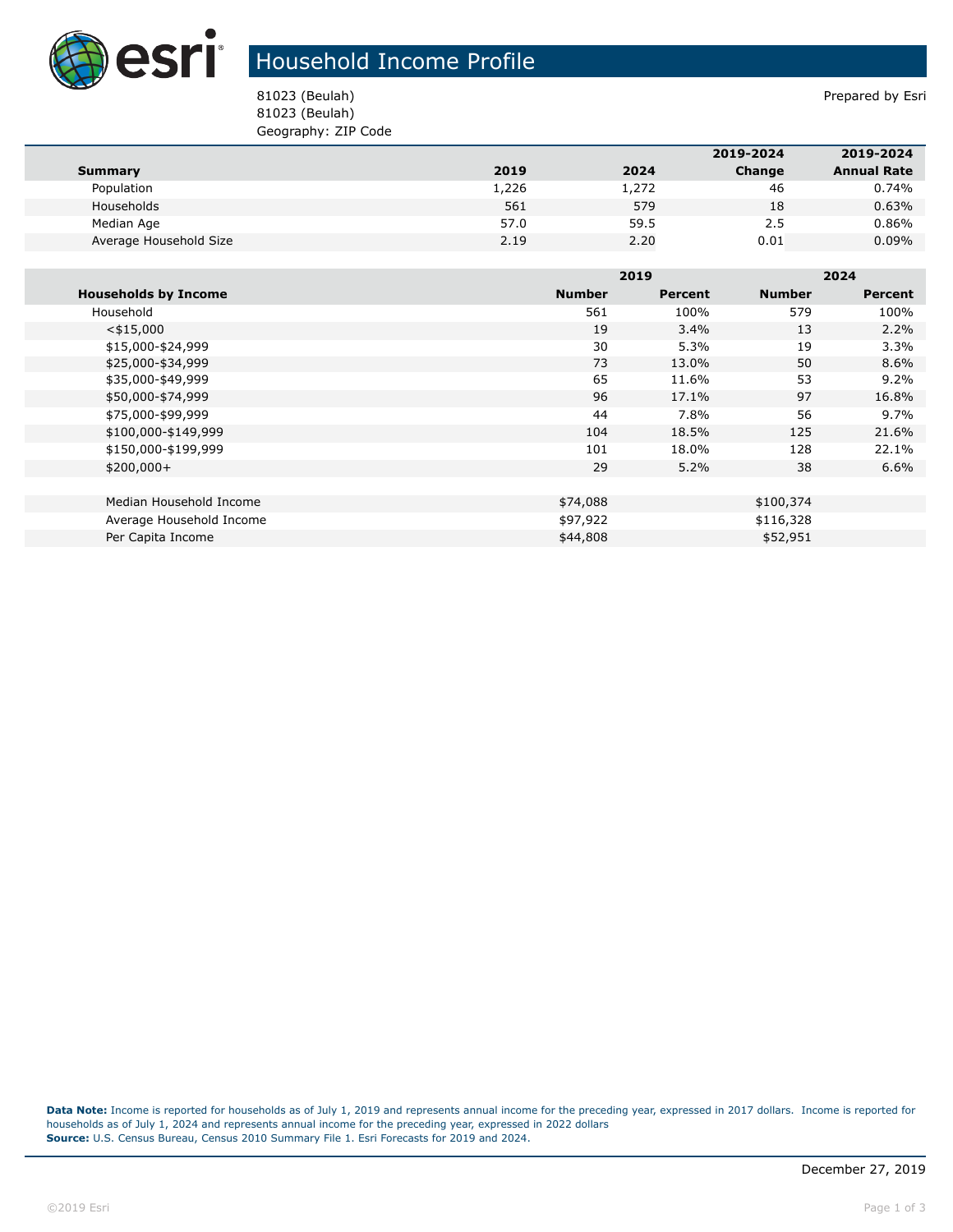

## Household Income Profile

81023 (Beulah) Geography: ZIP Code

81023 (Beulah) Prepared by Esri

| 2019 Households by Income and Age of Householder |              |              |                |                |                |           |              |  |  |
|--------------------------------------------------|--------------|--------------|----------------|----------------|----------------|-----------|--------------|--|--|
|                                                  | $<$ 25       | $25 - 34$    | $35 - 44$      | $45 - 54$      | $55 - 64$      | 65-74     | $75+$        |  |  |
| <b>HH Income Base</b>                            | 3            | 22           | 45             | 81             | 167            | 169       | 74           |  |  |
|                                                  |              |              |                |                |                |           |              |  |  |
| $<$ \$15,000                                     | 0            | 1            | 0              | $\overline{2}$ | 7              | 4         | 5            |  |  |
| \$15,000-\$24,999                                | $\mathbf 0$  | $\mathbf{1}$ | $\mathbf{1}$   | $\mathbf{1}$   | $\overline{7}$ | 9         | 11           |  |  |
| \$25,000-\$34,999                                | $\mathbf{1}$ | 3            | 6              | 6              | 15             | 19        | 23           |  |  |
| \$35,000-\$49,999                                | 0            | 4            | $\overline{4}$ | $\overline{7}$ | 17             | 20        | 13           |  |  |
| \$50,000-\$74,999                                | $\mathbf{1}$ | 4            | $\overline{7}$ | 12             | 35             | 28        | 9            |  |  |
| \$75,000-\$99,999                                | 0            | $\mathbf{1}$ | $\overline{4}$ | 9              | 18             | 11        | $\mathbf{1}$ |  |  |
| \$100,000-\$149,999                              | $\mathbf{1}$ | 4            | 10             | 21             | 34             | 29        | 5            |  |  |
| \$150,000-\$199,999                              | 0            | 3            | 10             | 17             | 26             | 39        | 6            |  |  |
| \$200,000+                                       | 0            | $\mathbf{1}$ | 3              | 6              | 8              | 10        | 1            |  |  |
|                                                  |              |              |                |                |                |           |              |  |  |
| Median HH Income                                 | \$59,164     | \$60,113     | \$101,574      | \$105,317      | \$77,760       | \$83,984  | \$33,728     |  |  |
| Average HH Income                                | \$72,570     | \$81,579     | \$113,794      | \$115,028      | \$96,448       | \$107,081 | \$57,840     |  |  |
| <b>Percent Distribution</b>                      |              |              |                |                |                |           |              |  |  |
|                                                  | $25$         | $25 - 34$    | $35 - 44$      | 45-54          | $55 - 64$      | 65-74     | $75+$        |  |  |
| HH Income Base                                   | 100%         | 100%         | 100%           | 100%           | 100%           | 100%      | 100%         |  |  |
|                                                  |              |              |                |                |                |           |              |  |  |
| $<$ \$15,000                                     | 0.0%         | 4.5%         | $0.0\%$        | 2.5%           | 4.2%           | 2.4%      | 6.8%         |  |  |
| \$15,000-\$24,999                                | 0.0%         | 4.5%         | 2.2%           | 1.2%           | 4.2%           | 5.3%      | 14.9%        |  |  |
| \$25,000-\$34,999                                | 33.3%        | 13.6%        | 13.3%          | 7.4%           | 9.0%           | 11.2%     | 31.1%        |  |  |
| \$35,000-\$49,999                                | 0.0%         | 18.2%        | 8.9%           | 8.6%           | 10.2%          | 11.8%     | 17.6%        |  |  |
| \$50,000-\$74,999                                | 33.3%        | 18.2%        | 15.6%          | 14.8%          | 21.0%          | 16.6%     | 12.2%        |  |  |
| \$75,000-\$99,999                                | 0.0%         | 4.5%         | 8.9%           | 11.1%          | 10.8%          | 6.5%      | 1.4%         |  |  |
| \$100,000-\$149,999                              | 33.3%        | 18.2%        | 22.2%          | 25.9%          | 20.4%          | 17.2%     | 6.8%         |  |  |
| \$150,000-\$199,999                              | 0.0%         | 13.6%        | 22.2%          | 21.0%          | 15.6%          | 23.1%     | 8.1%         |  |  |
| \$200,000+                                       | 0.0%         | 4.5%         | 6.7%           | 7.4%           | 4.8%           | 5.9%      | 1.4%         |  |  |

**Data Note:** Income is reported for households as of July 1, 2019 and represents annual income for the preceding year, expressed in 2017 dollars. Income is reported for households as of July 1, 2024 and represents annual income for the preceding year, expressed in 2022 dollars **Source:** U.S. Census Bureau, Census 2010 Summary File 1. Esri Forecasts for 2019 and 2024.